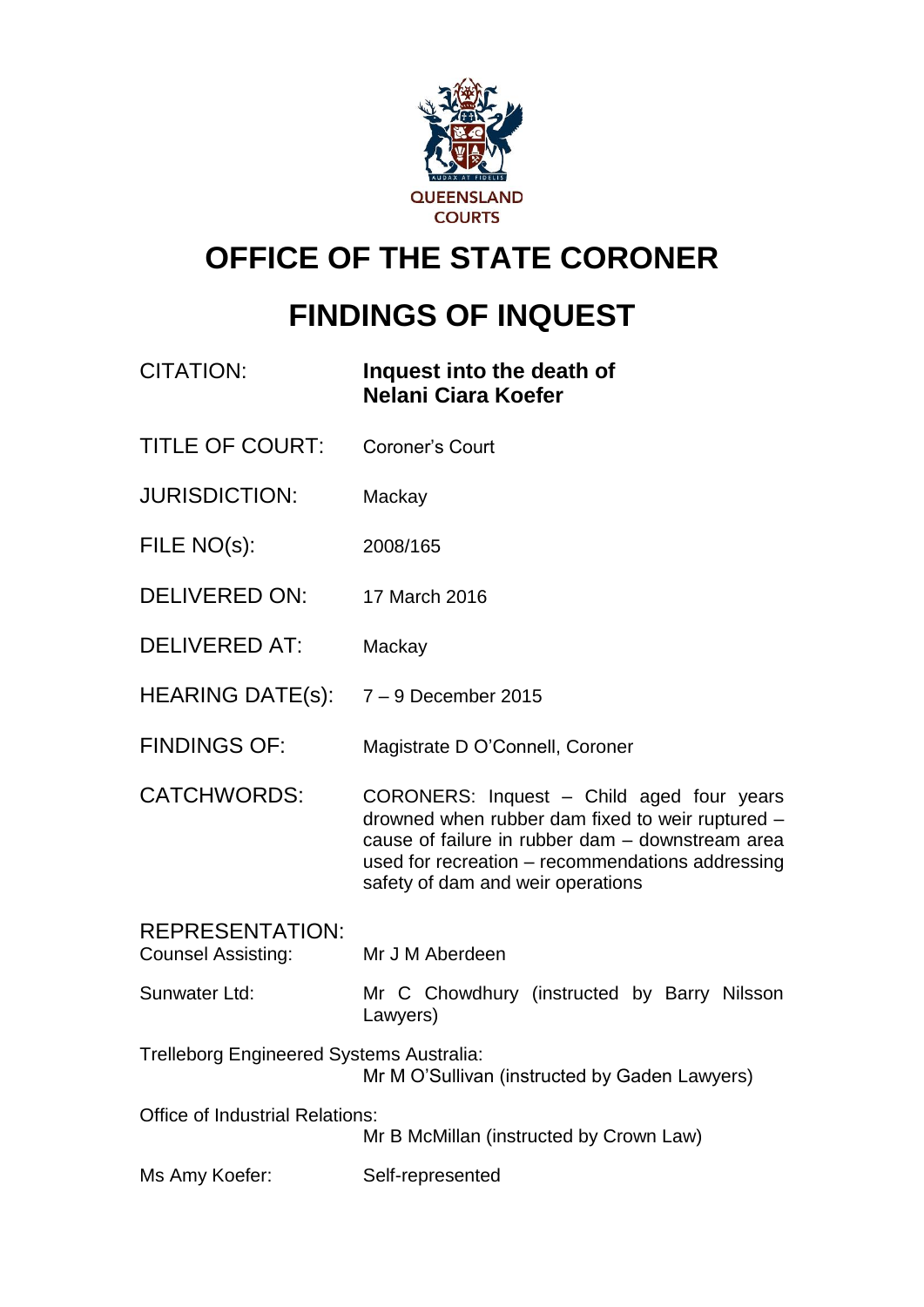- [1]. On 23 November 2008 Nelani Koefer died whilst wading in shallow water below the Bedford weir. She was there with her mother when, without any warning, an inflatable rubber dam used to increase the height of the weir failed catastrophically releasing a large volume of water in an uncontrolled way. This released water caused just shin deep water where they were swimming to rapidly become inundated. Despite her mother's efforts to move her to high ground Nelani was swept from the arms of an acquaintance as she was being taken to higher ground. She was located deceased a short distance further down the river the following day.
- [2]. This inquest examines the circumstances of the failure of the rubber dam, its manufacture and repair leading up to that day, whether these inflatable dams are appropriate, and what steps can be taken to prevent the incidents repetition.

#### **Tasks to be performed**

- [3]. My primary task under the Coroners Act 2003 is to make findings as to who the deceased person is, how, when, where, and what, caused them to die<sup>1</sup>. In Nelani's case there is no real contest as to who, when, where, or what caused her to die. The real issues are directed to the how she died, that is why the dam wall failed.
- [4]. The second task in any inquest is for the coroner to make comments on anything connected with the death investigated at an inquest that relate to public health or safety, the administration of justice, or ways to prevent deaths from happening in similar circumstances in the future<sup>2</sup>.
- [5]. The third task is that if I reasonably suspect a person has committed an offence<sup>3</sup>, committed official misconduct<sup>4</sup>, or contravened a person's professional or trade, standard or obligation<sup>5</sup>, then I may refer that information to the appropriate disciplinary body for them to take any action they deem appropriate.
- [6]. In these findings I address these three tasks in their usual order, section 45 Findings, section 46 Coroners Comments, and then section 48 Reporting Offences or Misconduct. I have used headings, for convenience only, for each of these in my findings.

## **Standard of Proof**

[7]. A coronial investigation is not a trial, nor prosecution. It is necessary, if there is satisfactory evidence, for the coroner to reach conclusions based on that evidence. The standard of proof is based on the sliding scale<sup>6</sup>. As any allegation becomes more serious, such as having committed an offence, or an allegation

<sup>&</sup>lt;sup>1</sup> Coroners Act 2003 s.  $45(2)(a) - (e)$  inclusive

 $^{2}$  ibid s.46(1)

 $3$  Ibid s.48(2)

<sup>4</sup> Ibid s.48(3)

<sup>5</sup> Ibid s.48(4)

<sup>6</sup> commonly referred to as the *Briginshaw* scale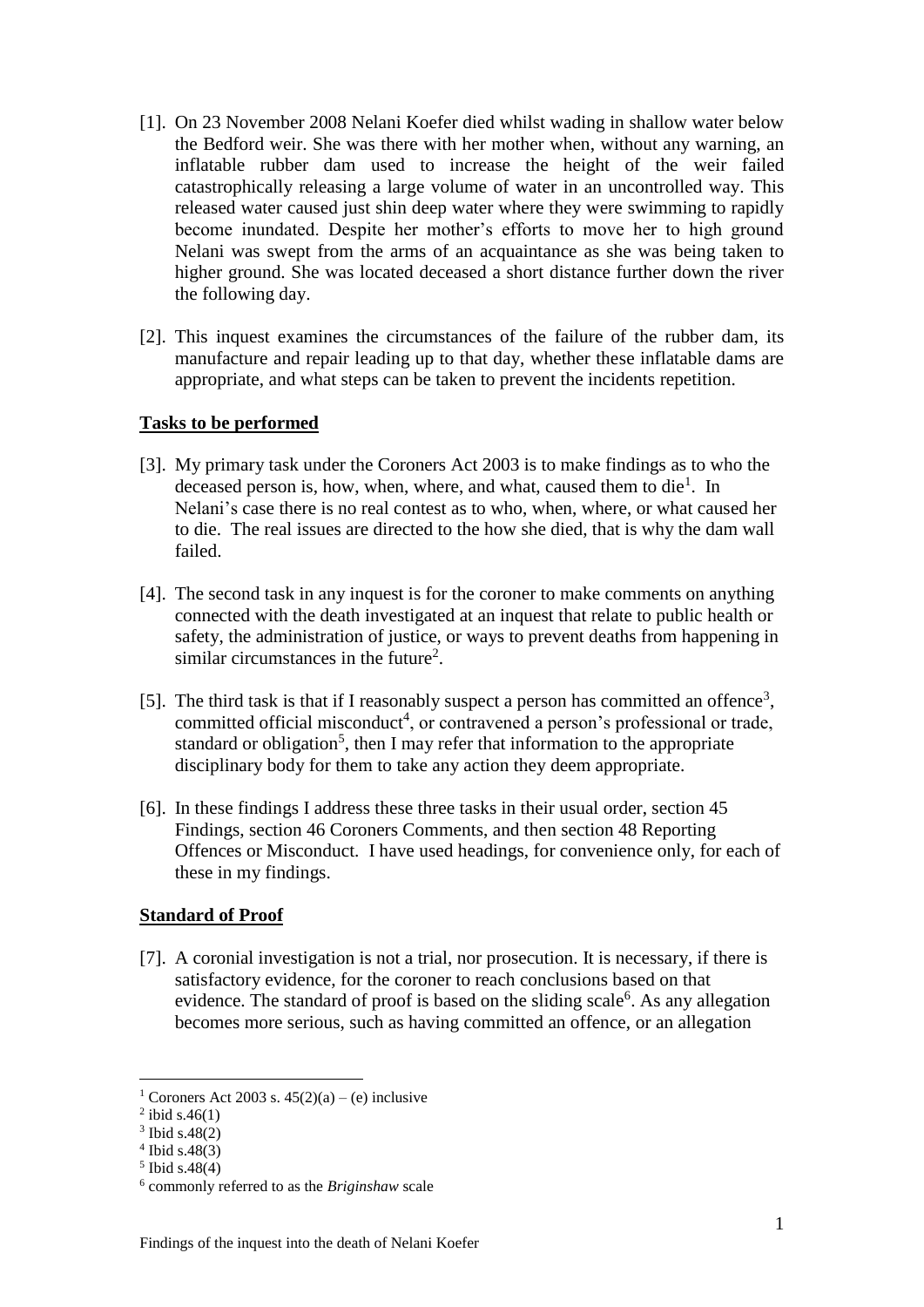which might cause harm to an individual or entity's reputation, then a greater 'strictness' of proof is required<sup>7</sup> before a conclusion is able to be reached.

### **Factual Background & Evidence**

- [8]. There are a significant number of matters which are not controversial, nor in dispute. The Bedford weir had been in place on the Mackenzie River for some years. The weir itself is constructed from concrete and is a fixed height. Because it is a weir<sup>8</sup>, rather than a dam, it was fitted with an inflatable rubber barrier to allow it to retain more water as required or to be deflated during seasonal rain events so it did not cause upstream flooding.
- [9]. The inflatable rubber barrier had a design of approximately 1.2 m in height, and spanned the width of the weir. There were two tenders submitted, and Trelleborg, then called Queensland Rubber, was the successful tenderer. It was suggested<sup>9</sup> that the serviceable life of the particular rubber barrier was  $30$ years.
- [10]. The barrier was installed and within two years had started to develop problems with ruptures in the form of tears in the fabric. Over the course of a number of years the various ruptures were repaired by the process of cold vulcanising, or hot vulcanising<sup>10</sup>. These repairs had various degrees of success, but what the evidence clearly established was that the external patching was not solving the cause of the problem, rather it was only addressing the resultant problems when these manifested themselves by tearing the external surface of the rubber bladder. Continual patching and maintenance was required as more tears in the fabric occurred over time.
- [11]. Investigation of why these tears were occurring eventually led to a number of options being proposed for a more permanent solution. The investigation showed that there were internal "creases"<sup>11</sup>, which were effectively tears, along the internal surface of the membrane in an area where a fin had been attached on the exterior surface of the inflatable membrane. The fin was an essential design component to stop a vibration, or harmonic, occurring as water spills over the bladder. What had occurred, which was not apparent<sup>12</sup> at the time but was later detected through extensive investigation after the

<sup>7</sup> See annexure 'A', where I set out certain legal matters. The issue will hold very little understanding for the deceased's family so I do not include it within the body of these Findings, rather as an Annexure to the findings.

<sup>&</sup>lt;sup>8</sup> I may stand corrected but weirs only contain water to the natural limits of the watercourse banks, whereas a dam inundates, or submerges, land adjoining and outside the banks of a watercourse.

<sup>&</sup>lt;sup>9</sup> the manufacturer stated this in correspondence to Sunwater when the longevity of the rubber bladder was brought into question between the parties before the incident occurred. There was no suggestion that 30 years was in some way a specific guarantee of operational performance duration, rather I viewed it as an expected performance duration for the product. Nothing greatly turns on this at the inquest

 $10$  which is a more complex process requiring a heated iron to be used to bond a rubber patch over the rupture on the rubber surface of the inflatable barrier. It is easy to imagine how difficult this process is to get correct when it is performed on the inflatable dam walls whilst it remains in position across the river

 $<sup>11</sup>$  this is merely my term for the internal, apparently hairline, cracks in the rubber membrane</sup>

<sup>&</sup>lt;sup>12</sup> or perhaps more correctly stated not then identified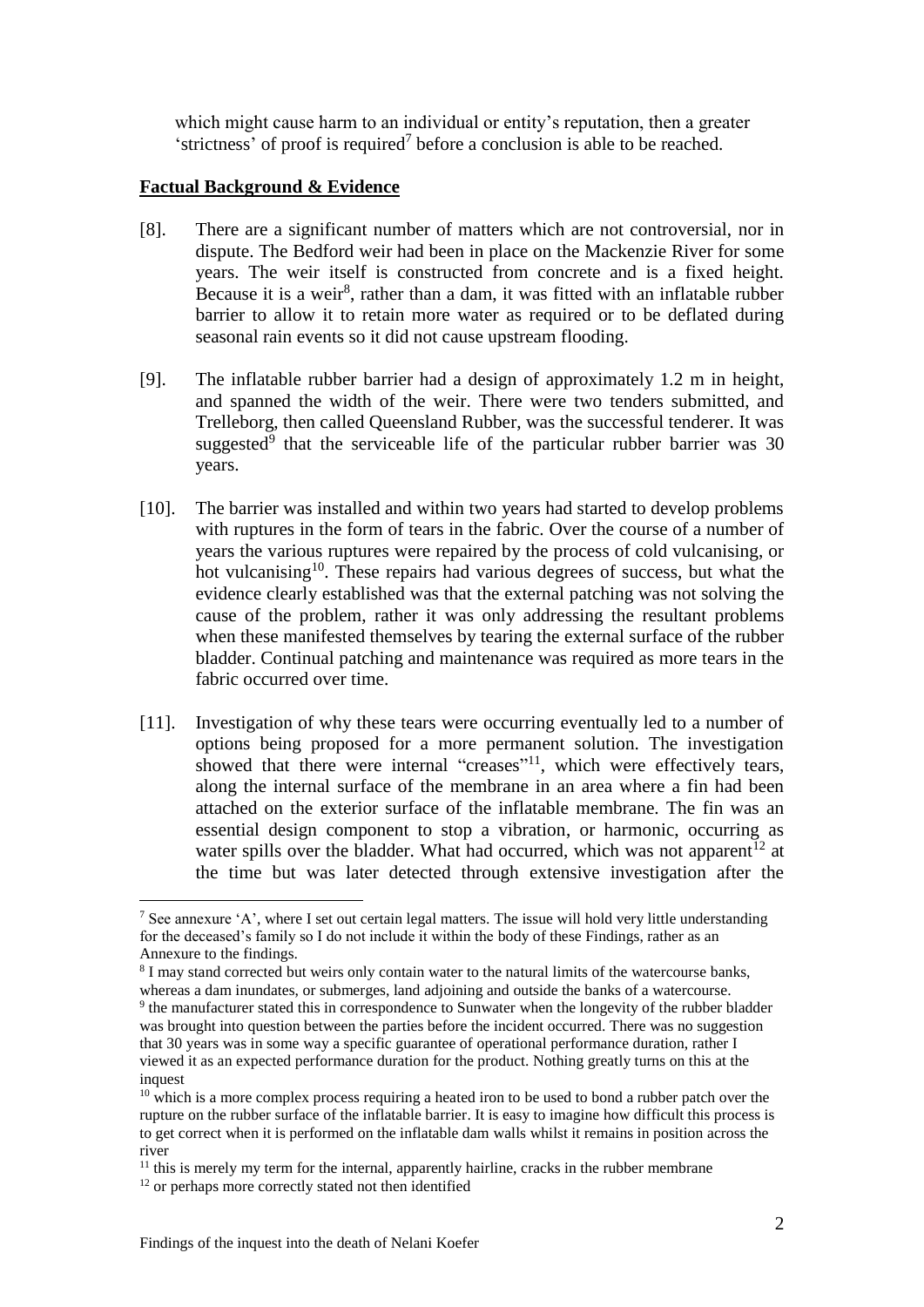November 2008 incident, was that the rubber membrane had been held, or folded, at too "tight" a radius during its manufacture when the fin was applied to the outside. In layman's terms this had cause minute cracks to occur on the inner surface of the rubber membrane. These cracks then allowed the internal air, which was under slightly greater pressure than the atmospheric air, to escape into the fabric folds, which air then found its way along the fabric layers until it came to a "weak spot", such as a join, and worked its way to the outer surface.

- [12]. The repair implemented in about 2003 was for a strip of rubber to be placed on the inner lining of the tube. The strip was about 30 cm wide, and was bonded into place to cover over the cracks from the manufacturing process. After this difficult process was implemented the rubber bladder had a fairly uneventful service life for a few years.
- [13]. Regrettably, on a hot and sunny day, on 23 November 2008, a section of the fabric dam ruptured, reportedly with a loud bang. It quickly deflated to allow water to flow over it in an uncontrolled fashion described as a wall of water about one metre in depth. Persons who were then wading in the water of the concrete spillway, known as the 'gusher', became trapped by the quickly rising water. They were later able to be saved by boat. Nelani who was wading with her mother about 230 metres downstream from the wall was washed from the arms of an adult as she was being moved out of the rapidly rising stream. By all reports the water spilled over very quickly, such that it was nearly impossible to escape.

#### **Investigations into the incident**

1

[14]. The police conducted report into the incident, but these were later overtaken by the appropriate department WHSQ. A comprehensive report was prepared. It was a difficult and complex investigation which required specialist examination of why the rubber dam failed. It is a credit to that investigator that the report was completed within 12 months even though it was a large and difficult task $^{13}$ .

#### **Identified shortcomings in the Rubber Dam, and its repair**

[15]. There is no doubt that the source, or cause, of the failure was that found by an expert to have occurred during the manufacture of the product when the rubber was formed at 'too tight' a radius for its tolerances when the fin was attached. This was actually, and quite properly, conceded<sup>14</sup> by the manufacturer at the inquest, and accords with the expert's opinion.

<sup>&</sup>lt;sup>13</sup> indeed just removing the rubber dam required a temporary roadway to be constructed below the weir and heavy lifting equipment brought in to remove it in sections, before it was transported to Brisbane to be examined. This gives some indication of the complexity of the task that was undertaken.

Notwithstanding the complexity it is pleasing to see that such a difficult investigation can be performed, and a final report prepared, within 12 months of the incident occurring.

 $14$  even though their counsel may, quite rightly in my view, make this concession, it is still a task I must determine on the facts as I cannot simply abrogate my responsibilities to what the parties may concede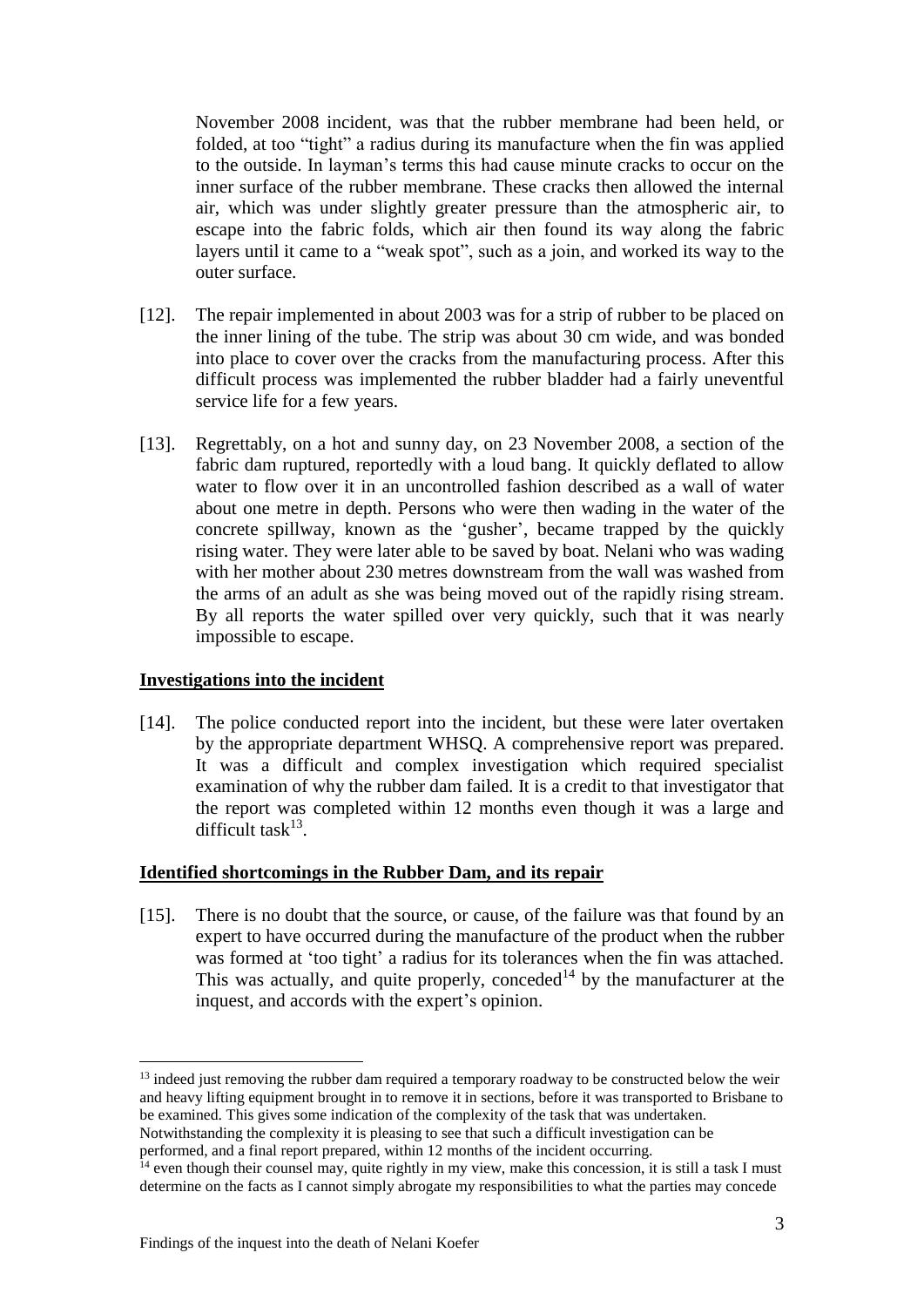- [16]. As I stated earlier after the rubber bladder was placed in service various methods of hot and cold vulcanising was used whenever cracks appeared in the exterior surface. What must be understood is the external cracks are the result of air escaping through the fractures from the inside. The escaping air then travels along the seams, or other weak spots, and eventually makes its way to the outside surface. What was evident was that the location of the air exiting on the exterior may have no corresponding crack directly beneath it on the interior surface, that is, directly underneath the exterior fracture. The evidence was that escaping air could travel anywhere along the length of the more than 200 metres of the rubber dam. Of course this essentially meant that the repairs were simply 'patches' of the exterior, and they were not treating the source of the problem on the interior surface. It was said, and I accept, that a patch on the exterior might work well at that location, but the air will simply find its way further along the membrane to the next weak spot and escape there.
- [17]. As I said earlier eventually the source of the problem was located and a rubber piece vulcanised on the interior of the fabridam. This was a difficult and complex repair but essentially this was a fix and only relatively few failures occurred for a period of four years after it was completed.

## **Events on the day**

- [18]. It is interesting to examine the events just prior to the failure when Nelani died. It was reported by a member of the public<sup>15</sup> who was below the dam wall, whose observations I accept, that they observed a tear, or split, in the exterior surface from which they saw protruding what looked like a 'bubble'. It was evidently quite pronounced because they could see it clearly from well over 20 metres away, and from a position well below the weir wall. They said they observed this bubble for some days before the incident. In my view this bubble would clearly have been evident had there been regular inspections at that time by the dam operators. Seeing such a bubble would clearly have caused alarm to any responsible dam operator employee.
- [19]. On the day the fabridam collapsed those present said they heard a loud 'bang', much like a gunshot, which would accord with the protruding rubber membrane suddenly bursting<sup>16</sup>. Immediately after the sound was heard the fabridam wall at one end then quickly deflated and the water, in an uncontrolled fashion, simply flowed over the top. A man who was in his four wheel drive vehicle below the dam wall did not even have time to drive back along the bush track near the river, rather he simply drove his vehicle up a steep incline to escape the rapidly rising water. It is evident that the flooding occurred very quickly.

<sup>&</sup>lt;sup>15</sup> Mr Scott Becker

<sup>&</sup>lt;sup>16</sup> And the evidence was that the membrane was not fabric reinforced, so could stretch up to 300% (and I accept this is just a representative figure, but I do not require an expert to advise me of this stretching capability. Fabric reinforced rubber has very minimal stretch. A crude analogy, from my experience, is the stretching properties evident in a bicycle's rubber tyre tube (which can easily be inflated to over 300% of its functional size) versus a rubber tyre, which has very little stretch capabilities as it is fabric reinforced.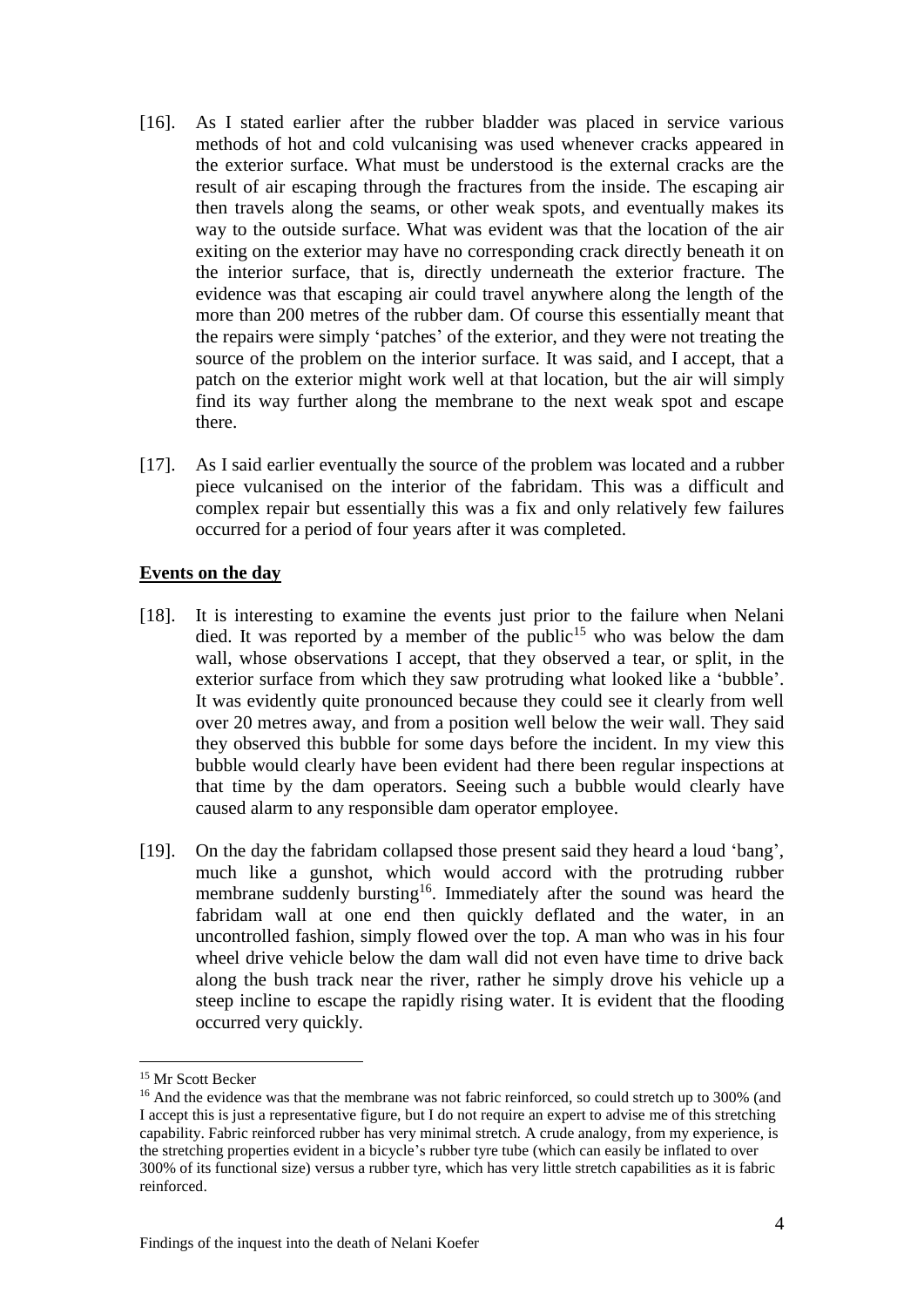- [20]. It is clear to me, from the evidence of witnesses, that no time existed to move people out of the area below the dam wall once the dam failed. Clearly the appropriate approach is to ensure people do not enter such a potentially dangerous area in the first place, but that itself does pose a conundrum as the area appears enticing, with knee deep water and a gentle flowing stream, very attractive on a hot day with summer approaching in central western Queensland.
- [21]. There was raised at the inquest the question of whether employees of Sunwater could have done more to 'move people on' who swam, or undertook recreational activities, below the dam wall. I accept that employees occasionally would attempt to move people that they saw in the area, but I also accept that employees reported they were sometimes subject to abuse if they attempted this. I do not see that there is any requirement of Sunwater to have to conduct regular patrols by their employees to prevent people undertaking recreational activities in this area, particularly as people could use the area at any hour of the day or night. Additionally employees have no recognised authority or power to move people on, that authority resides in the police. There is further comment in relation of this aspect in my recommendations.
- [22]. It should be remembered that the dam operator provided, and maintained, at a safe distance from the wall, a suitable recreation area on the banks of the water held by the weir. This recreation area had a boat ramp and public facilities with toilets and barbecue areas. Indeed Nelani's mother said that they used this area earlier in the day before going for 'just one last swim' on their way home. As there are adequate and appropriate facilities provided for the public, there is no reason that people should be placing themselves in a position of potential danger by using the area beneath the dam wall. Accordingly appropriate steps need to be taken in the area subject to inundation below the dam wall to highlight the dangers to unsuspecting members of the public, and those who may not be familiar with the dangers which could present themselves. Accordingly steps need to be taken to prevent people from using areas below a dam wall for recreational activities. I comment further on the practical steps which can be taken later in my Recommendations.
- [23]. One aspect that caused me concern was what appeared to be inadequate regular visual inspection of the fabric of the rubber dam. Clearly dam operators should have a policy to conduct visual inspections at regular intervals<sup>17</sup>. No doubt dam operators will address this issue, or have an appropriate policy in the dam operator's manual.
- [24]. Lastly I simply make one very brief observation. I appreciate that due to the problems experienced with this fabridam that the dam operator was then exploring a replacement, and steel gates were considered the most appropriate. It appeared that this was progressing, albeit slowly, in implementing change, but the delay, for whatever reason, means that no action was concluded. From

<u>.</u>

<sup>&</sup>lt;sup>17</sup> and not simply rely upon the recorded hours that mechanical blowers operated. The evidence was the blower hours were used as an indication of holes or tears in the fabric. To me that is a rather crude method of measurement when a visual inspection was not difficult.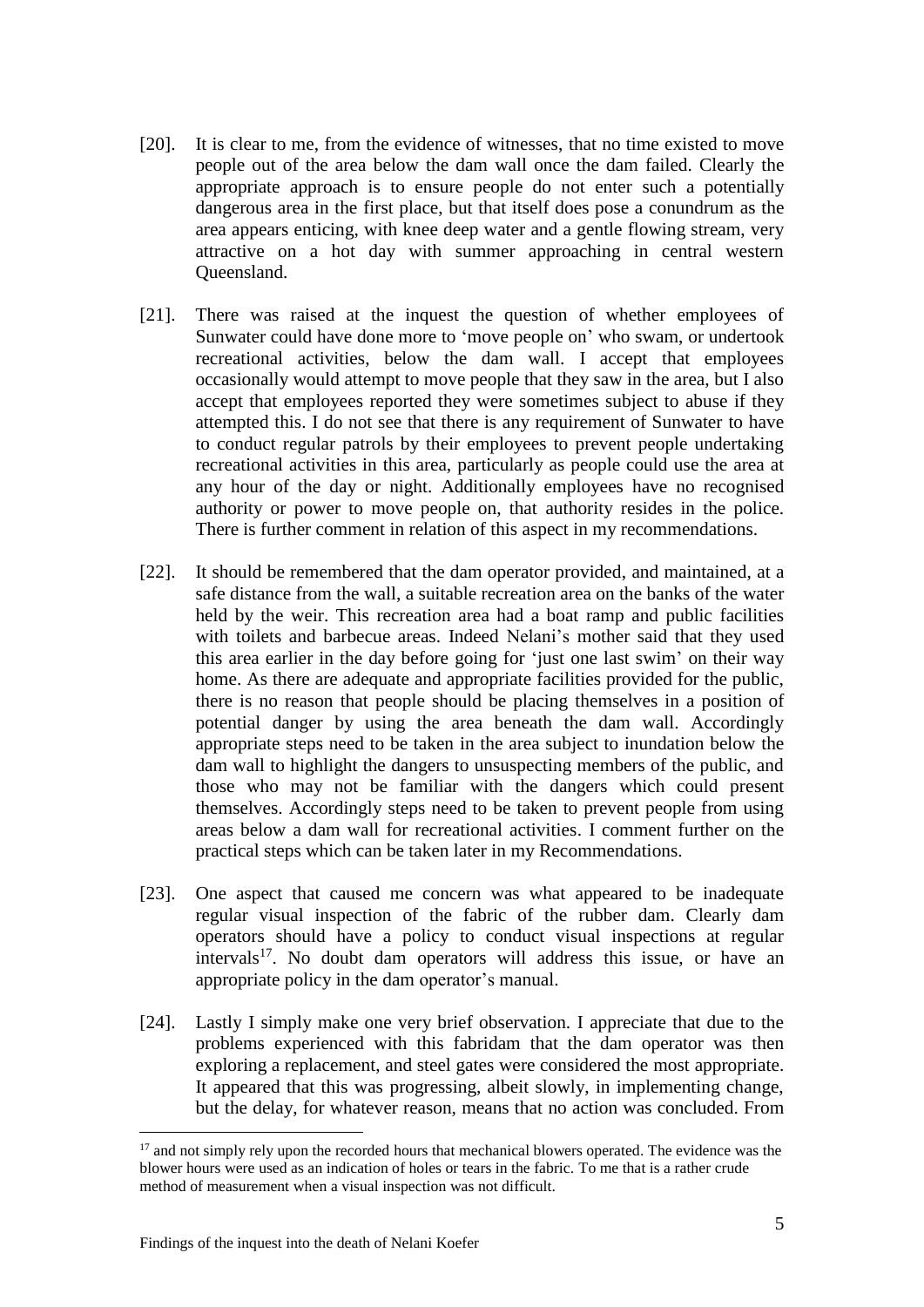a simple economic point of view it was clear to me that there was a clear business case, I would consider financially overwhelming, that the more expensive steel flap gates, even though they have a higher initial capital outlay, provided the best solution when viewed over the product's life cycle<sup>18</sup>. It is most unfortunate that investigations did not manifest into action<sup>19</sup>.

#### **List of Inquest Issues Answers**

#### **Coroners Act s. 45(2): 'Findings'**

- [25]. Dealing with the list of issues for this inquest the answers are as follows:-
- [26]. **Issue 1.**

My primary task is the information required by section 45(2) of the *Coroners Act 2003*, namely:

- a. Who the deceased person is  $-$  Nelani Ciara Keofer<sup>20</sup>,
- b. How the person died Nelani died due to the sudden, and uncontrolled release of water due to the rupture failure of a fabridam, on top of a weir,
- c. When the person died  $-23$  November 2008<sup>21</sup>,
- d. Where the person died approximately 235 metres downstream of the Bedford Weir, on the Mackenzie River, via Blackwater<sup>22</sup>, and
- e. what caused the person to die drowning<sup>23</sup>
- [27]. **Issue 2.** 
	- a. When was the fabridam first installed on Bedford Weir?
	- b. What was the fabridam's expected service life when it was first installed?

The fabric dam was first installed in approximately September 1997. Its' then serviceable life was estimated, or claimed, to be approximately 30 years.

[28]. Issue 3.

- a. What maintenance (if any) was carried out during the service life of the fabridam (including periodic inspections and non-destructive testing)?
- b. Was the maintenance carried out adequate under all of the circumstances?

<sup>&</sup>lt;sup>18</sup> One hardly needs an MBA degree to see this, it would be evident to any student of 'Economics 101'. <sup>19</sup> quite possibly there are good reasons why, but nothing particular in this regard was floated at the inquest

<sup>20</sup> See exhibit A1 QPS Form 1

<sup>21</sup> See exhibit A2 Life Extinct Form

<sup>22</sup> See exhibit A2 Life Extinct Form

<sup>23</sup> See exhibit A3, Form 3 Autopsy Certificate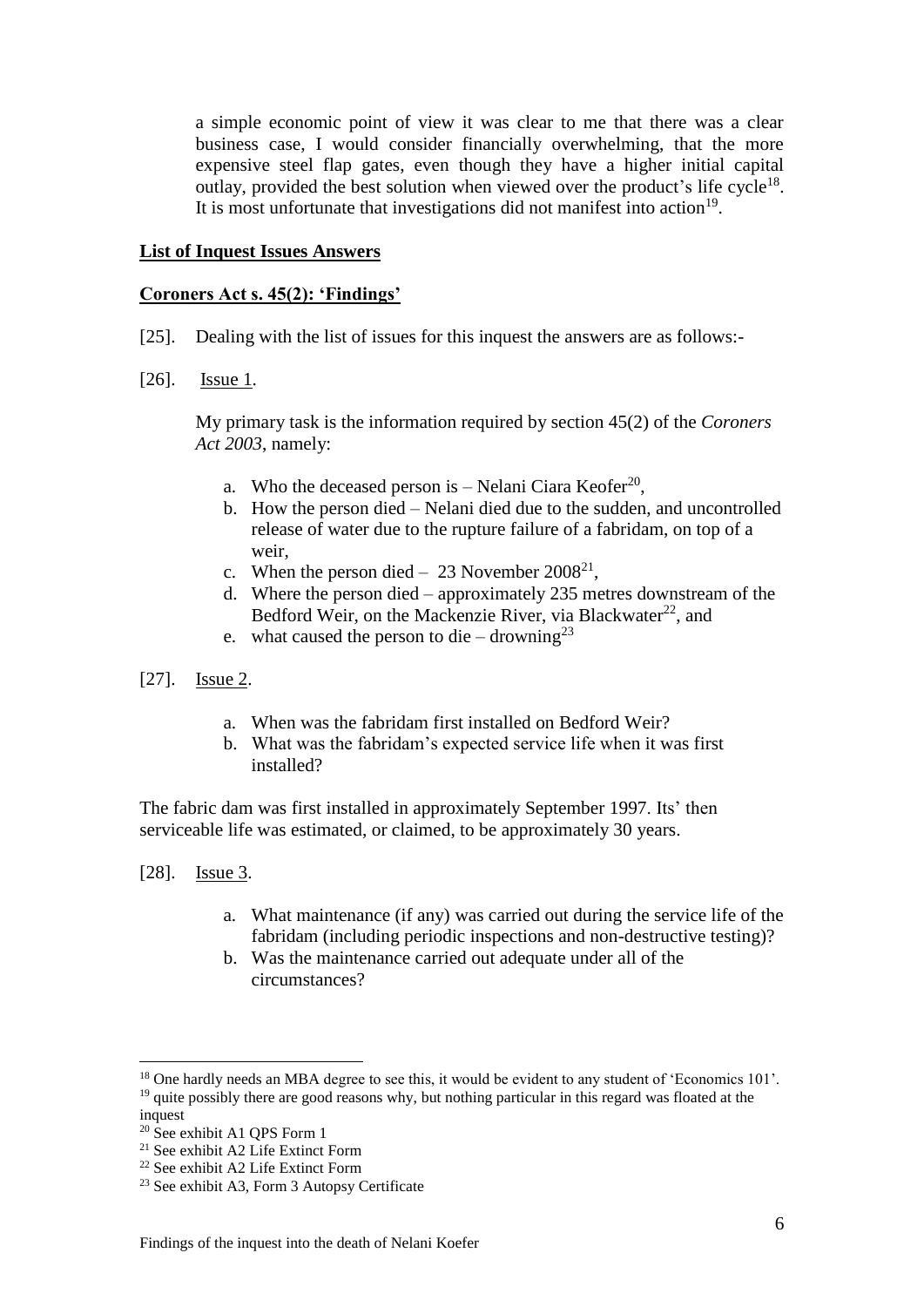The maintenance carried out appeared to be undertaken simply "as required" whenever there developed a tear or leak. This was until the internal rubber membrane was installed, which greatly cut down upon maintenance demands. After hearing the evidence I formed the view that the maintenance undertaken was not adequate as it failed to address the root cause of the problem, which root cause was partially addressed by the insertion of the rubber membrane in approximately October 2003. This proved to be a better solution, as opposed to patching, but in reality it did not fully address the problem caused during manufacture.

## [29]. **Issue 4.**

- a. Did the fabridam "fail", or leak, at any time prior to 23rd November 2008?
- b. If it failed, or leaked, what repairs were required and were these repairs appropriately completed and tested?

The fabridam certainly failed, or leaked, prior to 23 November 2008. It was repaired on many occasions, and quite frequently, until the internal gusset was inserted. It certainly appeared to me that the system of testing for leaks was to merely monitor the number of hours that the compressors ran to generate sufficient inflation pressure for the rubber bladder. There was also some inspections conducted, though they appeared to be sporadic. Certainly there was no suggestion that any formal inspection regime was being undertaken, such as weekly or fortnightly.

The question of whether the repairs were appropriately completed and tested is a little more involved, and I will not comment specifically on whether individual repairs were successful, other than to highlight that it appears very clear that the rubber bladder itself was defective from the outset and no surface repair, whether hot or cold vulcanising, adequately remedied this, because it simply cannot address the defect created during its' manufacture.

## [30]. **Issue 5.**

a. How and why did the fabridam fail on the 23rd November 2008?

As I stated earlier in my reasons, the fabric dam failed due to the outer lining bursting or tearing, caused by the defects, namely hairline cracking, which occurred in the inner lining and were created during the manufacture process.

#### [31]. Issue 6.

Having regard to:-

- a. The public interest in ensuring the ongoing availability of sufficient supplies of water throughout the State; and
- b. The risks to public health and safety posed by the existence of fabridams, should fabridams be used to increase the holding capacity of a body of water such as a weir?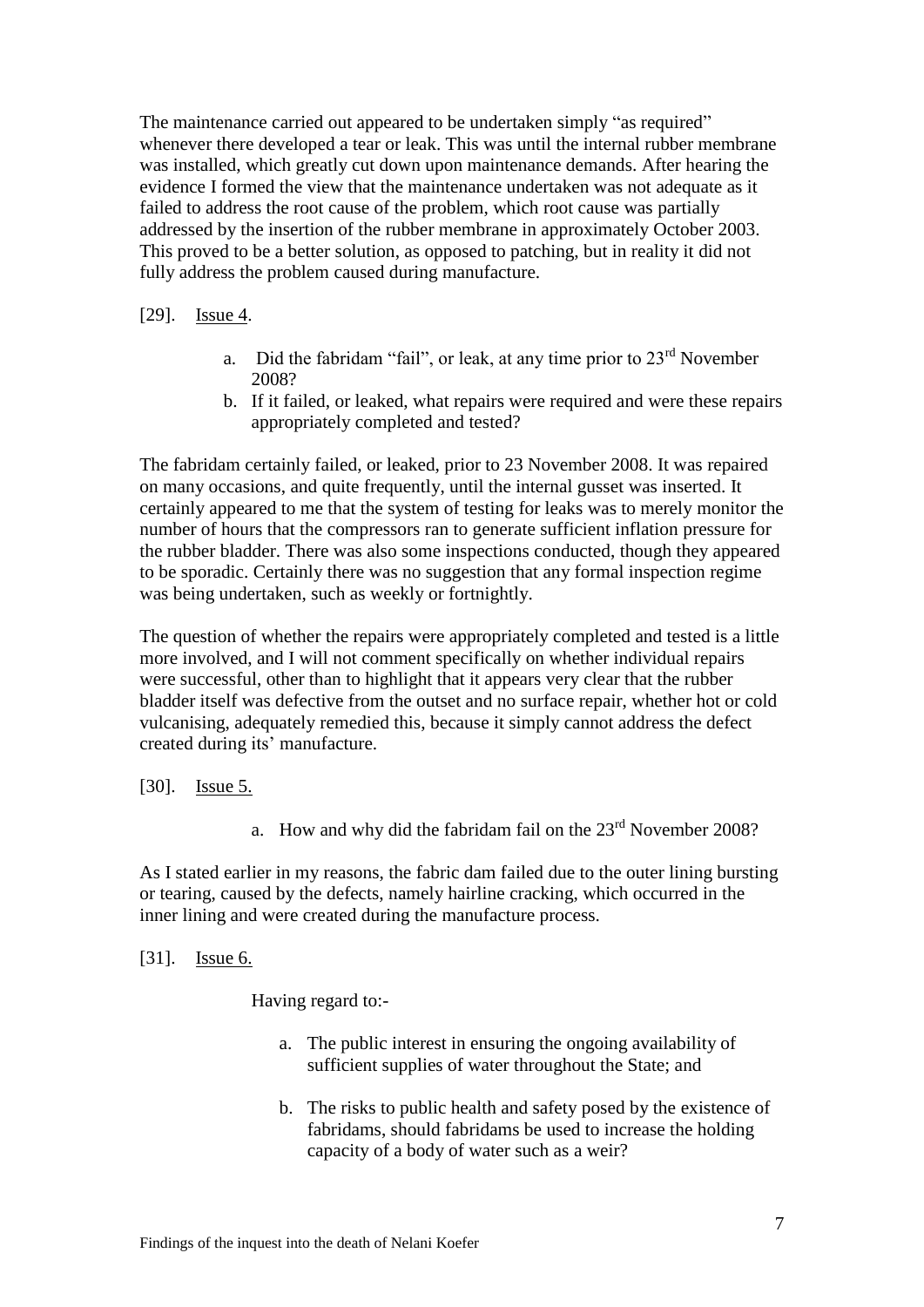Clearly my answer is "No", these particular fabric dams should not be used. I elaborate on this further in my recommendations.

## [32]. Issue 7.

Did the design, construction and/or maintenance of this fabridam have any impact on its risk of failure or collapse?

In very short compass, the construction and maintenance of this fabric dam did impact on its risk of failure or collapse. There was no evidence before me that its design caused its failure. The reasons for my conclusion are detailed elsewhere in my findings.

#### [33]. **Issue 8.**

Were there areas downstream from the weir within an inundation area where people pursued recreational activities?

The evidence was clear that members of the public readily swam, and fished immediately below the dam wall, and even in the area some hundreds of metres away from the dam wall, downstream. The public using this area below the dam wall was certainly known to employees of Sunwater, who on occasions would speak to these people and attempt to move them on.

- [34]. **Issue 9.**
- a. Should potential inundation areas be mapped and the maps displayed for the public at strategic downstream locations?
- b. Was warning signage in the vicinity of Bedford Weir adequate to secure public safety as at the 23rd November 2008?

Certainly there is benefit in a dam operator undertaking appropriate studies to determine the areas of inundation below a dam wall where a fabric dam is used to temporarily raise the level of water stored. There is benefit in these areas be mapped, and appropriate warning signs being erected. I speak further about this in my recommendations.

After hearing the evidence, and in view of my recommendations, I consider that the warning signage in the vicinity of Bedford were inadequate to secure public safety as at 23 November 2008. This is because the signage was placed at, or on, the wall itself, which may be appropriate for those persons swimming immediately below the wall, but would be inadequate for those people who entered the water a few hundred metres below the dam wall itself, yet these people are still within the dangerous inundation zone.

[35]. **Issue 10.**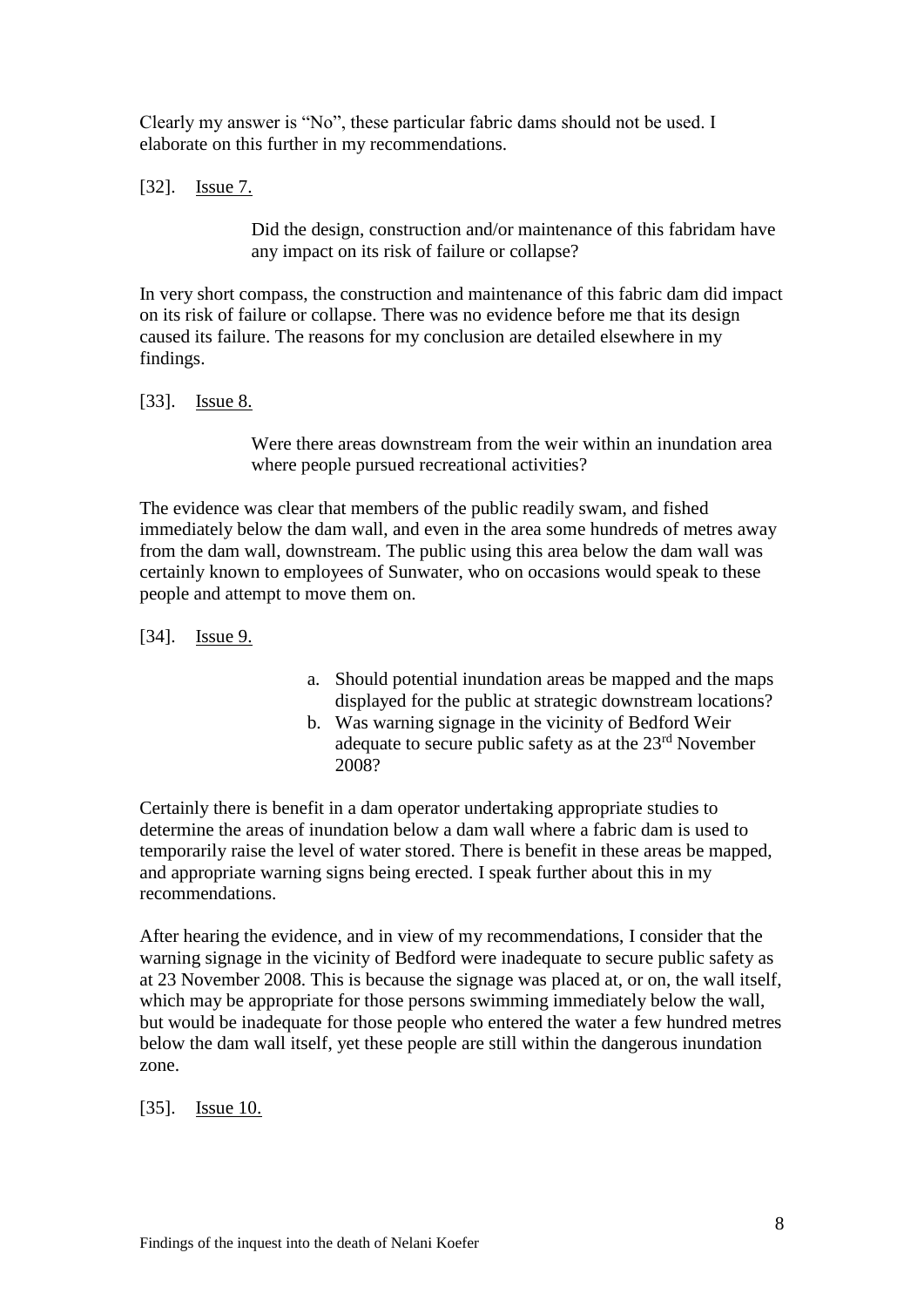- a. What were the main reasons that the prosecution of Sunwater Limited for a regulatory offence took 4 years 11 months;
- b. Could that prosecution process be rendered more efficient if a defendant was required to state, or plead, its defence so that the "real issues" are identified and progressed?

As was succinctly explained<sup>24</sup> by counsel for WHSQ, the main reason that the prosecution took nearly 5 years was due to the complexity of the engineering issues, and the changing landscape of case law on the issue which then occurred in Australia, but impacted on the nature of this prosecution. I accept the explanation given, and hopefully I sufficiently converted those events that occurred which gave an apparent<sup>25</sup> delay of the prosecution adequately into layman's terms so the family could understand.

Accordingly nothing further need be explored in relation to this issue at this inquest.

## **Coroners Act s. 46: 'Coroners Comments' (Recommendations)**

- [36]. This incident does provide the opportunity to recommend important improvements aimed at reducing the risk to users downstream of weirs.
- [37]. Certain aspects are very clear, indeed agreed by Sunwater. The inflatable rubber dams designed and manufactured by Trelleborg clearly demonstrated deficiencies in their manufacture within less than two years of their claimed 30 year lifespan. The inflatable rubber dams located at Bedford weir and Dumbleton weir, are recommended to be removed<sup>26</sup> and never again placed in service. Sunwater indicated that there are two other inflatable rubber dams, at different locations elsewhere in Queensland, but these were manufactured by Bridgestone Marubeni. There have not been reported any particular issues with those inflatable rubber dams, and Bridgestone Marubeni was not a party to the inquest, so I make no comment, nor can there be drawn any adverse inference against the rubber dams manufactured by that company<sup>27</sup>.
- [38]. There is clearly a requirement for Sunwater to provide a reliable, and sufficient, water supply to industry, agriculture, and persons within the catchment area who rely on the water supply. Weirs can be entirely suitable, where dams may be inappropriate. It is noted that Sunwater prior to this incident in  $2008^{28}$  were already investigating the replacement of the inflatable rubber dams with steel gates. A design known as flap gates were considered the most appropriate. Whilst their initial cost was estimated at an

<sup>&</sup>lt;sup>24</sup> and counsel for the Department maintained a brevity of questioning during the inquest, and an admirably succinct address on this issue.

<sup>&</sup>lt;sup>25</sup> but in reality it was not real

<sup>&</sup>lt;sup>26</sup> Curiously they remain, still bolted, on the weir crest even though I was assured there is no expectation that they again be placed in service

 $27$  And any media coverage of this inquest needs to be clear on this issue

<sup>&</sup>lt;sup>28</sup> They had commissioned, and received, a Discussion Paper dated June 2008, for replacement of the rubber dams with the preferred option of flap gates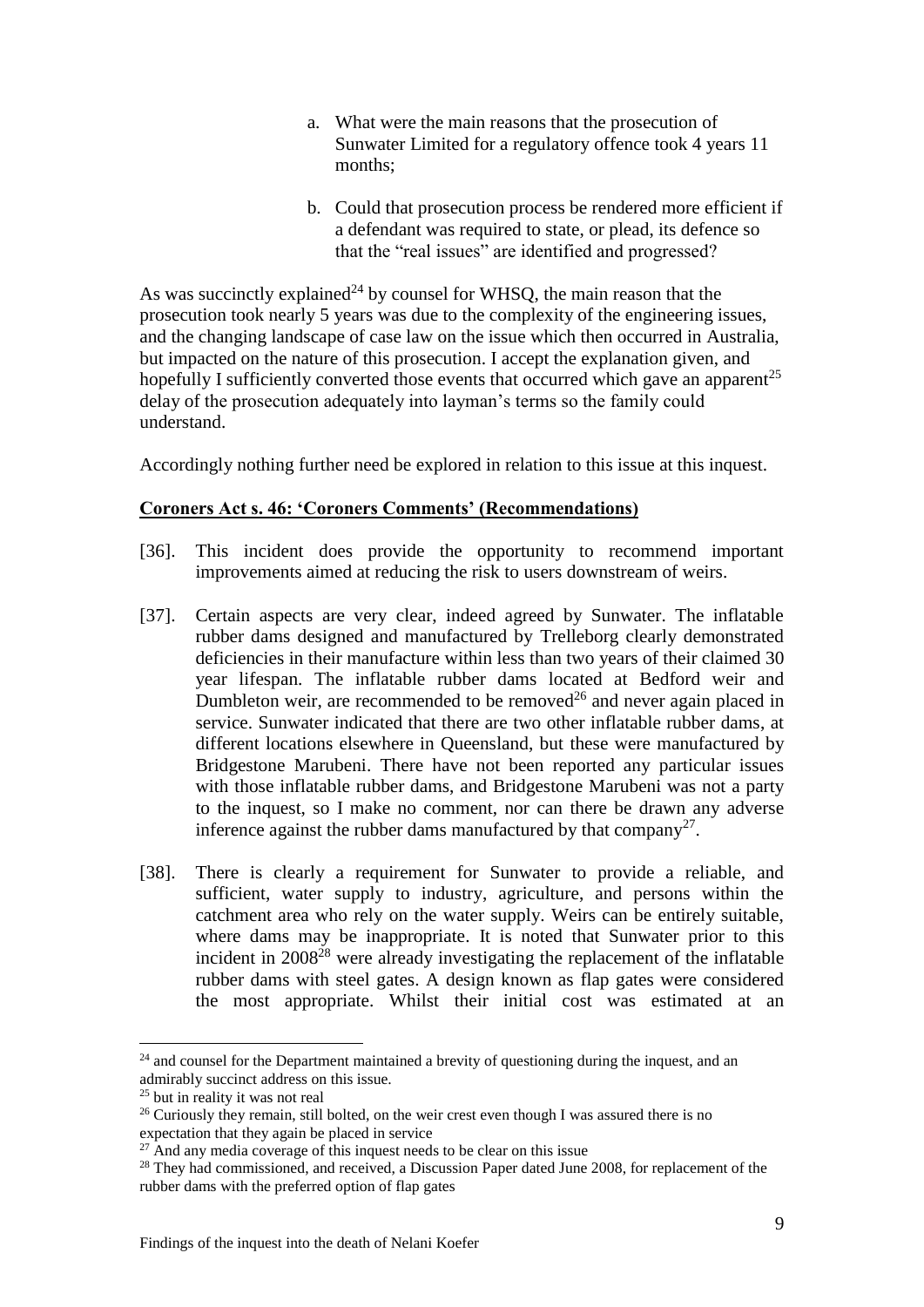approximately  $25\%$  more capital outlay, it is very evident that their lifecycle<sup>29</sup> costs are much lower, and indeed would present a more reliable, and in the long-term, more economic, solution. Flap gates satisfy all of the required criteria for a weir in this location. They should be the option now implemented by Sunwater if the weir's wall design permits when replacing the inflatable dams at Bedford, and very likely Dumbleton weir.

- [39]. Storage of water in dams or weirs provide a great many recreational benefits<sup>30</sup> to local communities, and indeed provide a very attractive recreational area for the public. In no way am I critical of dams or weirs being used for recreational pursuits, and there was no suggestion at all during the inquest that the 'Ski Gardens' area located upstream of the dam wall was in any way unsuitable as a recreational area. The only concern was with activities below the wall of the weir. Clearly the most obviously dangerous area is immediately below the weir wall in what was termed the 'gusher', or what might be considered a small spillway. It is immediately adjacent to the wall. Despite signs in this area members of the public would regularly pursue activities in the gusher, despite what many would consider an obvious danger. Perhaps the attraction was that the water in this area was generally just  $30 \text{ cm deep}^{31}$ .
- [40]. There is also the attraction of what appears to be a controlled flow of water below the weir in the natural riverbed, where the Keofer's were enjoying their late Saturday afternoon. Again the water in this area was just shin deep, or perhaps 30 cm deep, and it was an area of the riverbed which was quiet and attractive. It was within 230 metres of the weir wall and so would readily, and quickly, be affected by any significant uncontrolled discharge of water from the weir, as occurred on this day. It is not a difficult task for appropriate signage to be erected warning of the dangers, and for people not to pursue activities in this area.
- [41]. The signage issue had been identified by Sunwater, indeed they were then already engaged in discussions with the local council at the time the incident occurred. The particular issue slowing progress was the right to erect signage in an area that Sunwater did not own, nor control. I appreciate this and what was explored at the inquest was that there needs to be a standard agreement, or Memorandum of Understanding<sup>32</sup>, between the State of Queensland<sup>33</sup> and dam operators, and likewise between the Local Government Association and dam  $o$  perators<sup>34</sup> to permit dam operators to erect appropriate signage. Signage would be at the dam operator's cost, including maintenance, and simply be to warn members of the public of the dangers that exist in areas that are likely to be flooded below the dam wall. Clearly a universal agreement covering these matters is better than the delay and expense of ad-hoc agreements being

<u>.</u>

<sup>29</sup> An elementary economic costing consideration for capital works

<sup>&</sup>lt;sup>30</sup> Swimming, boating, water skiing, fishing, kayaking and canoeing, just to name a few on-water pursuits

<sup>&</sup>lt;sup>31</sup> Evidence of Mr Becker who admitted he was sliding down the gusher that afternoon, and when the uncontrolled release occurred he, and others with him, became trapped near the wall by the outpouring water.

<sup>&</sup>lt;sup>32</sup> Being the bureaucratic term

<sup>33</sup>The Crown

<sup>34</sup> where local government land is relevant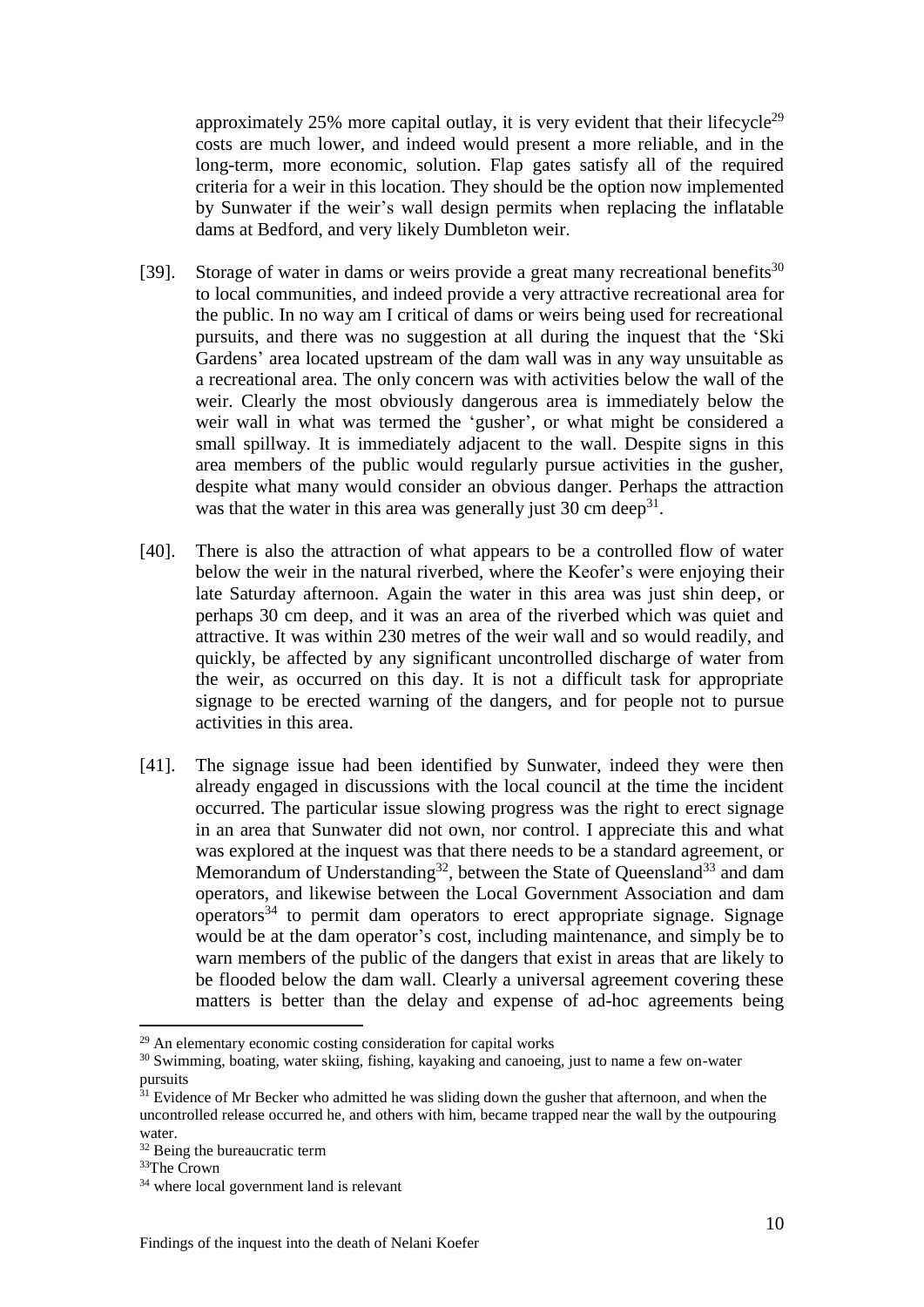negotiated on every occasion required. I recommend that this be pursued. Hopefully, with some common-sense, this could be concluded and implemented within six months. I do not see it as a complicated, nor difficult, issue.

- [42]. It is very clear to me that fencing, or barriers of any type, to prevent people accessing the natural watercourse below a weir wall is not an effective solution. Clearly during flood events fences are readily damaged and in fact could prove to be a danger or cause greater flooding. Individuals need to exercise a degree of responsibility, and their own judgement<sup>35</sup>, should they choose to ignore warning signs which are well-placed, explain the dangers, and are well maintained.
- [43]. Of course there are certain people in society who will choose to ignore such signage and continue to pursue recreational activities in these areas. Avid fishermen<sup>36</sup> and kayakers seeking out turbulent water are individuals who spring to mind. There is little that a dam operator can practically do to prevent their activity except conducting regular and extensive patrols, but this is not practical<sup>37</sup>. In relation to patrols perhaps it would be beneficial if dam operators could develop a policy for their staff to educate them on being vigilant to check for activity by the public in areas below dam walls (or even around the walls,) which are considered hazardous. The policy should cover that officers should speak to these people, explain the risk to them, and ask them to leave the area. If these people choose to ignore the request to move on then the police are the appropriate authority to act. 'Move on' powers is not an authority which I consider should be vested in employees of dam operators. I merely make this observation, and it is not a formal recommendation.
- [44]. Accordingly the Recommendations are:
	- a. that Sunwater remove, and not reinstate, the rubber fabridams manufactured by Queensland Rubber/Trelleborg;
	- b. that Sunwater investigate, and implement if appropriate, steel gates of an appropriate design for use on the Bedford weir;
	- c. that Sunwater engage with the Crown, and if appropriate the Local Government Association of Queensland, to establish an Agreement<sup>38</sup> to allow the placement of warning signs in appropriate areas downstream of the weirs and dams that they operate; and
	- d. that Sunwater install and maintain, appropriate signage to warn people of the risks that exist in conducting any activities in areas below the

<sup>&</sup>lt;sup>35</sup> Indeed deaths from persons crossing flooded roads continue in the Central Qld Coroner's area, despite very widespread media coverage of the '*if it's flooded, forget it*", campaign".

<sup>36</sup> And I can on occasions be included in this category, alas more the 'avid', than the 'fisherman'.

 $37$  most activity persons such as fishermen and kayakers would occur at times which are afterhours to most dam operators employees work rosters. There is no formal power to 'move on' people, only the Queensland Police Service has this authority

 $38$  or Memorandum of Understanding as it is termed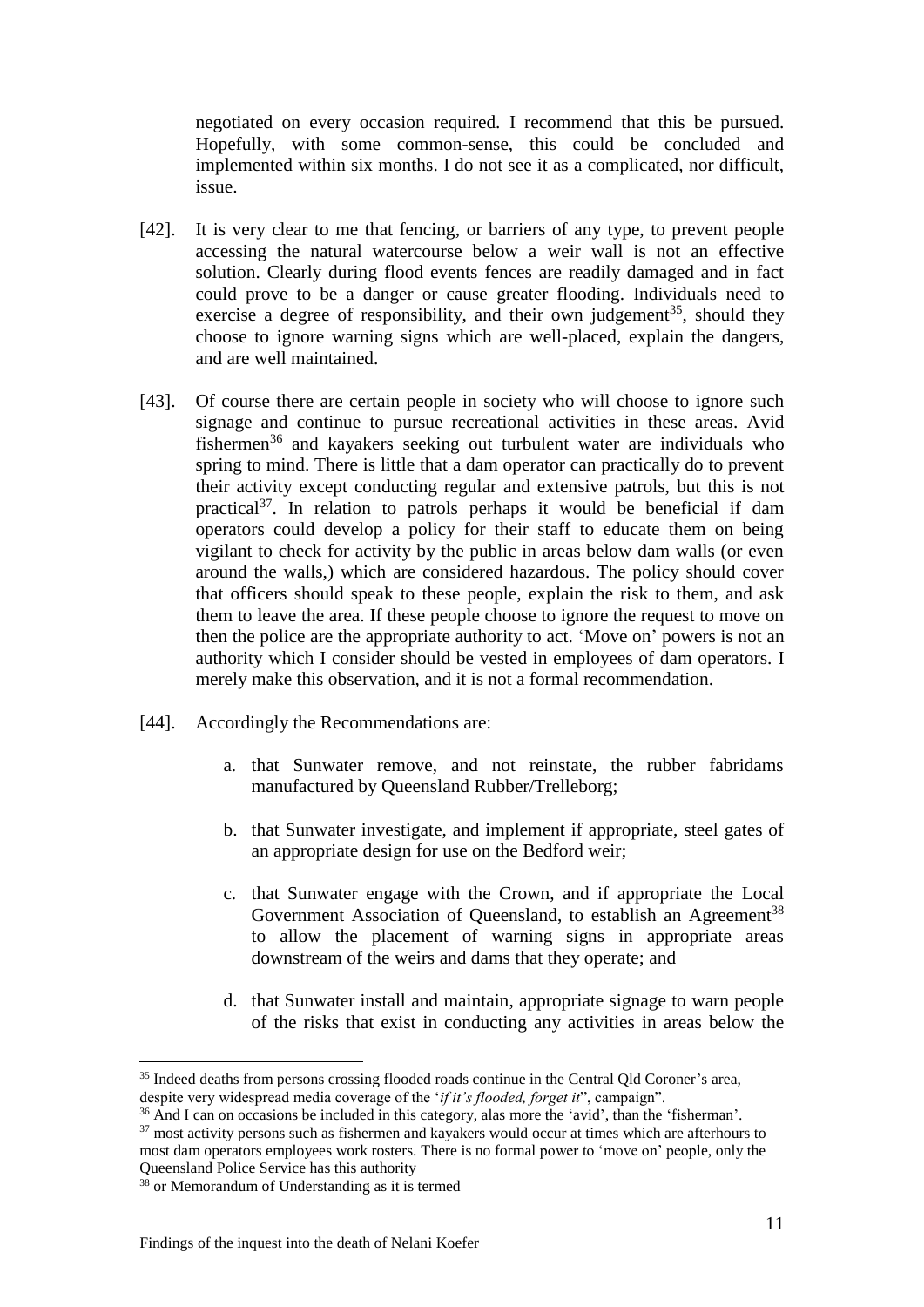walls of dams and weirs that they operate. Placement of signage will depend on the topography and configuration at each location, but signage should be placed where they are readily seen by members of the public. No doubt the signs shall also include pictograms<sup>39</sup> warning of these dangers.

#### **Coroners Act s. 48: 'Reporting Offences or Misconduct'**

- [45]. The Coroners Act section 48 imposes an obligation to report offences or misconduct.
- [46]. It was not suggested, nor recommended, to me by any party at the inquest that any further person or entity should be referred for investigation of an indictable or other offence. Accordingly I make no such referrals under section 48.

**Magistrate O'Connell** Central Coroner Mackay 17 March 2016

 $39$  This shall ensure they are readily understood by children and non-English speaking visitors to Australia, because as a coroner in Regional Queensland tragically I see too many instances where foreign visitors lose their life simply because they fail to appreciate the non-evident dangers in Australia's environment, whether it be the ocean, rivers, creeks, or even dams.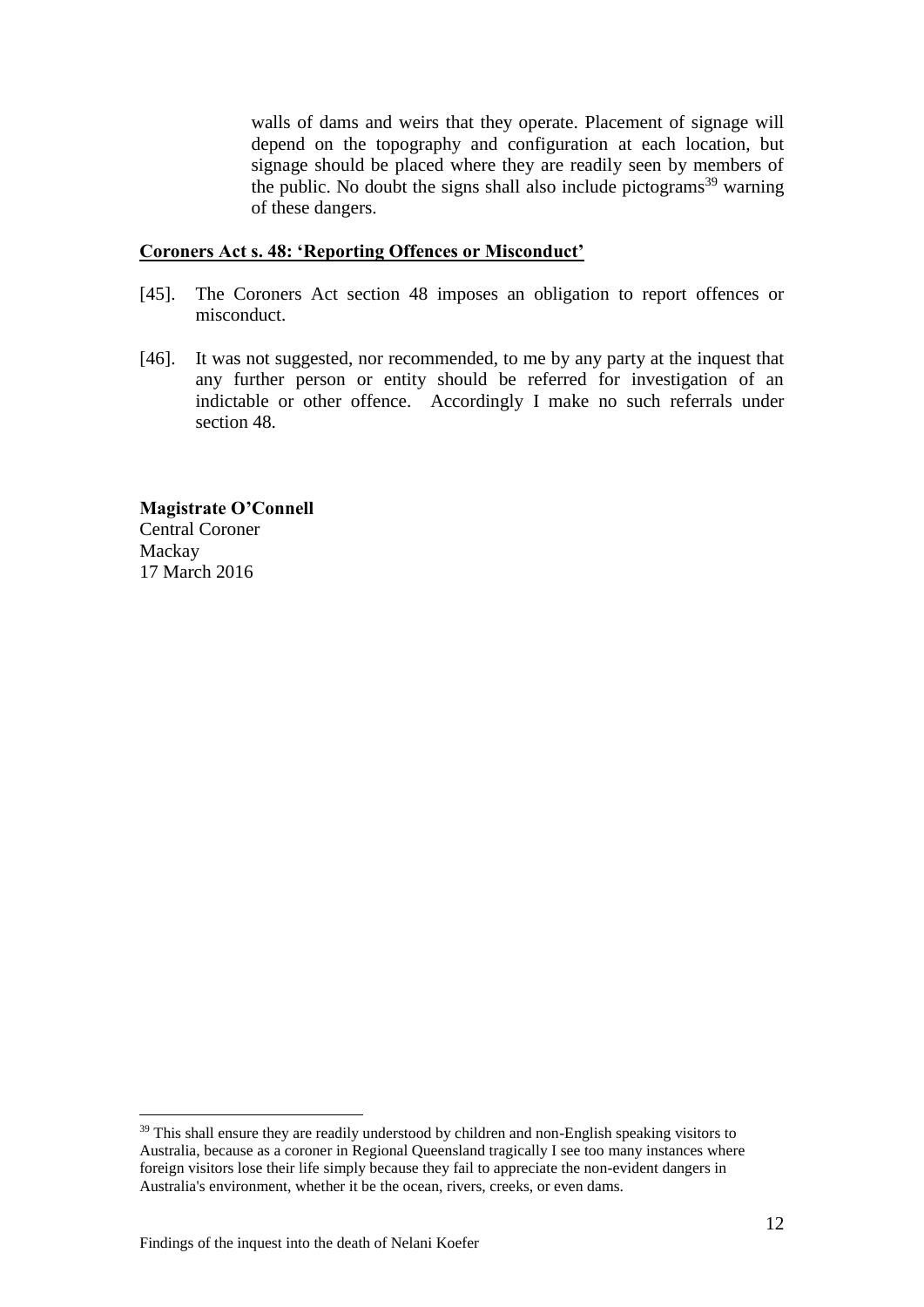### **Annexure 'A'**

And as counsel for Trelleborg appeared to press the issue in addresses it is perhaps convenient that I set out the Coroners Court standard of proof so that they appreciate that I have carefully considered the issue raised.

Section 37(1) of the Coroners Act 2003 lays down the basic proposition with respect to evidentiary issues at inquest:

*"The Coroners Court is not bound by the rules of evidence, but may inform itself in any way it considers appropriate."*

The first thing to notice about the subsection is that, by using the expression "not bound", it does not require that the Court have no regard whatsoever to the "rules of evidence", rather it has been described as:-

*"The tribunal is not bound by the rules of evidence … and may inform itself in such a manner as it thinks appropriate. This does not mean that the rules of evidence are to be ignored. The more flexible procedure provided for does not justify decisions made without a basis in evidence having probative force."<sup>1</sup>*

It must also be borne in mind that the rules of evidence are not lightly to be dispensed with in the tasks of both receiving and weighing evidence at an inquest:

Secondly, the expression "rules of evidence" is not further explained within the *Coroners Act 2003*. But it must be qualified, in the first place, by other sections of the Act which lay down specific procedures with respect to matters which usually fall within the expression "rules of evidence". An example is the specific procedure prescribed by section 39 of the Act which governs the issue of selfincrimination.

Further qualifications may arise, by implication, from the inherent nature of the inquest under the Act. The Coroners Court is a Court of Record; it contemplates representation of interested parties by legal practitioners; it assumes a process involving formal public hearings<sup>1</sup>, the taking of evidence upon oath, and the cross-examination of witnesses<sup>1</sup>; it is subject to a system of review by a superior Court; it has the power to punish for contempt of  $Count<sup>1</sup>$ ; and it is presided over by a Coroner who holds judicial office<sup>1</sup>. In addition, a Coroner is bound, in all of his or her duties, by the requirements of natural justice<sup>1</sup>.

Taking into account all of these factors, there can be no room for doubt that, although the issue of a standard of proof commonly finds it place within the expression "rules of evidence", the Legislature, in passing the *Coroners Act* 2003, contemplated that the findings to be made by a Coroner would be made by reference to a legally-recognized standard of proof. It is also clear that the common law recognised only two standards of proof – the criminal standard (beyond reasonable doubt) and the civil standard (usually described in terms of the balance of probabilities).

The *Coroners Act 2003* was passed with the specific intention of separating the coronial process from the criminal justice process; and it follows that the applicable standard of proof at an inquest must be the civil standard *i.e.* upon the balance of probabilities<sup>1</sup>.

Pursuant to section 14 of the Act, the State Coroner is empowered to make Guidelines for the assistance of Coroners in carrying out their duties. Chapter 9 of these Guidelines reflect the appropriate standard of proof in respect of coronial findings at inquest. Importantly, they also draw attention to the potential, with respect to issues which may carry adverse consequences for a particular person, for the Coroner to be satisfied of their existence to a higher level of satisfaction:

*"The particulars a Coroner must if possible find under s45 need only be made to the civil standard but on the sliding Briginshaw scale. That may well result in different standards being necessary for the various matters a coroner is required to find. For example, the exact time and place of death may have little significance and could be made on the balance of probabilities. However, the gravity of a finding that the death was caused by the actions of a nominated person would mean that a standard*